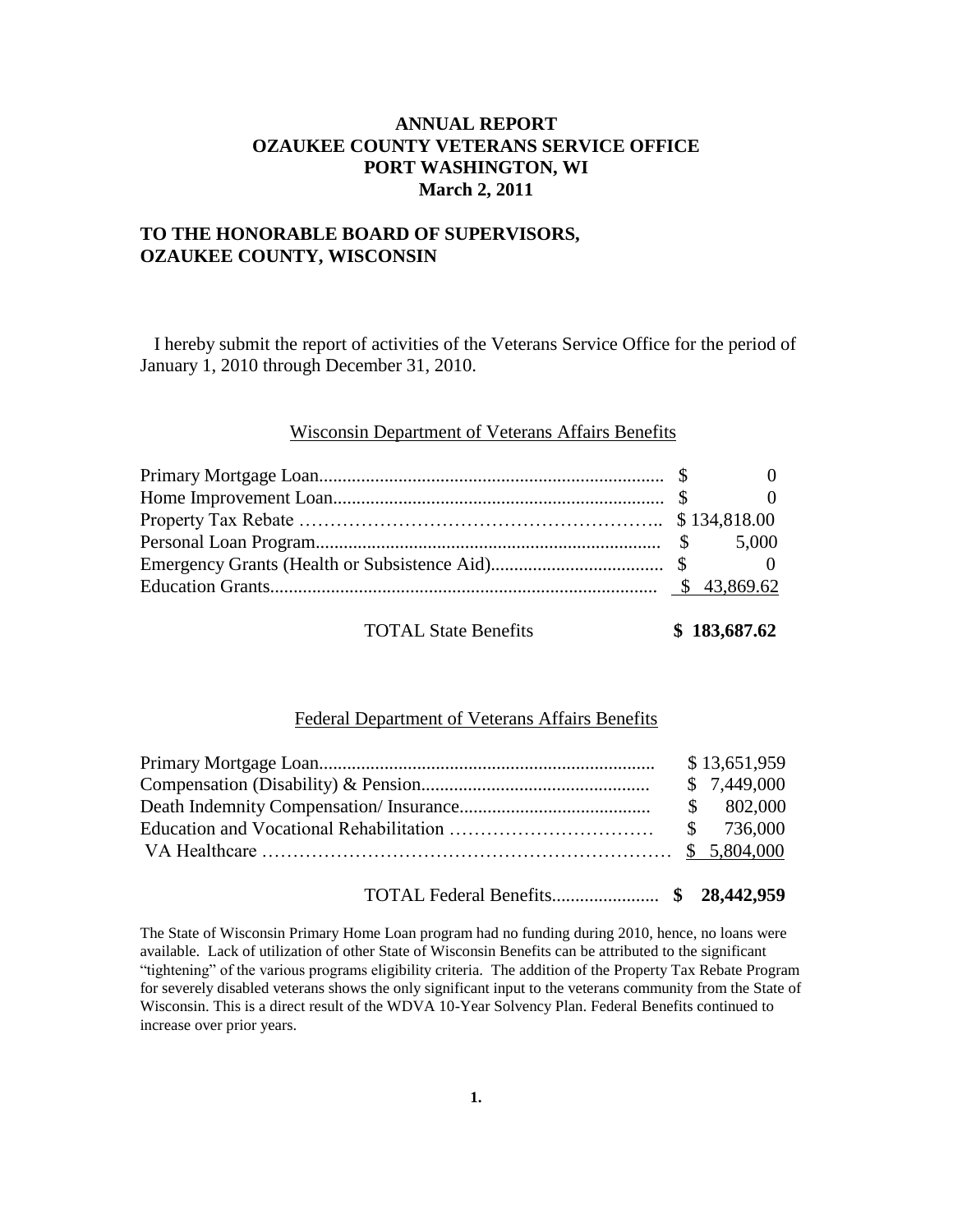#### **Veterans Service Office Annual Report for FY' 2010 (cont.)**

 Since 1998 we have seen significant changes to eligibility for VA health care. Even accounting for increased cost of Healthcare overall, we have seen another increase in utilization by our County's Veteran population during the past year.

 During 2010 our office has provided transportation to 290 veterans for hospital appointments and day surgeries. This number appears to have stabilized, in comparison to the past years, despite the loss of some of our "regular clients". The average age of a WWII veteran is now over 88. The Korean War population has now reached the age where increased medical care is required, and the oldest of our Vietnam veterans have started to become a factor in this increased demand as well. Our newest veterans returning from conflicts overseas are also making a regular appearance in our office. We started charging veterans for transport to their appointments at the VA Medical Center during 2003. In 2010 we collected \$1970 from this co-pay arrangement. The Veterans Service Commission has waived the co-pay requirement for 12 veterans to date, due to their low-income status. WDVA has also added new reporting requirements for the Transportation Grant Program.

We changed contractors effective January 1, 2009 for our out-of-county wheelchair transport of veterans. The previous contractor (Johnson Bus – West Bend) did not wish to renew. We have subsequently contracted with Ohana Ambulance and Transport Services out of Port Washington and the renewed their contract for FY' 2011. They have been providing timely, quality and caring services.

 We saw approximately 550 veterans/surviving family members during the past year in the office. This represents just a fraction of total assisted due the volume of telephone inquiries we deal with on a routine basis. We have opened 55 new files and said farewell to 158 of our county's veterans.

 The Veterans' Homes at King and at Union Grove have continued their operations, and our county's residents continue to be reluctant to make application to those facilities, due primarily to their desire to remain near their relatives, and the local community. I currently have no applications pending to Union Grove or to King.

 The coming year should provide quite a challenge on both the State and Federal levels. We are continuing to see many "returnees" from the Wars in Iraq and Afghanistan. This influx of new veterans will in turn be seeking to avail themselves of their benefits. The advent of the Wisconsin GI Bill has been a real boon to our State's veterans. With the implementation of the Federal "Post 9/11—GI Bill" we will face some challenges in integrating it with our own WI GI Bill; those challenges continue to vex a number of us in the veterans' community.